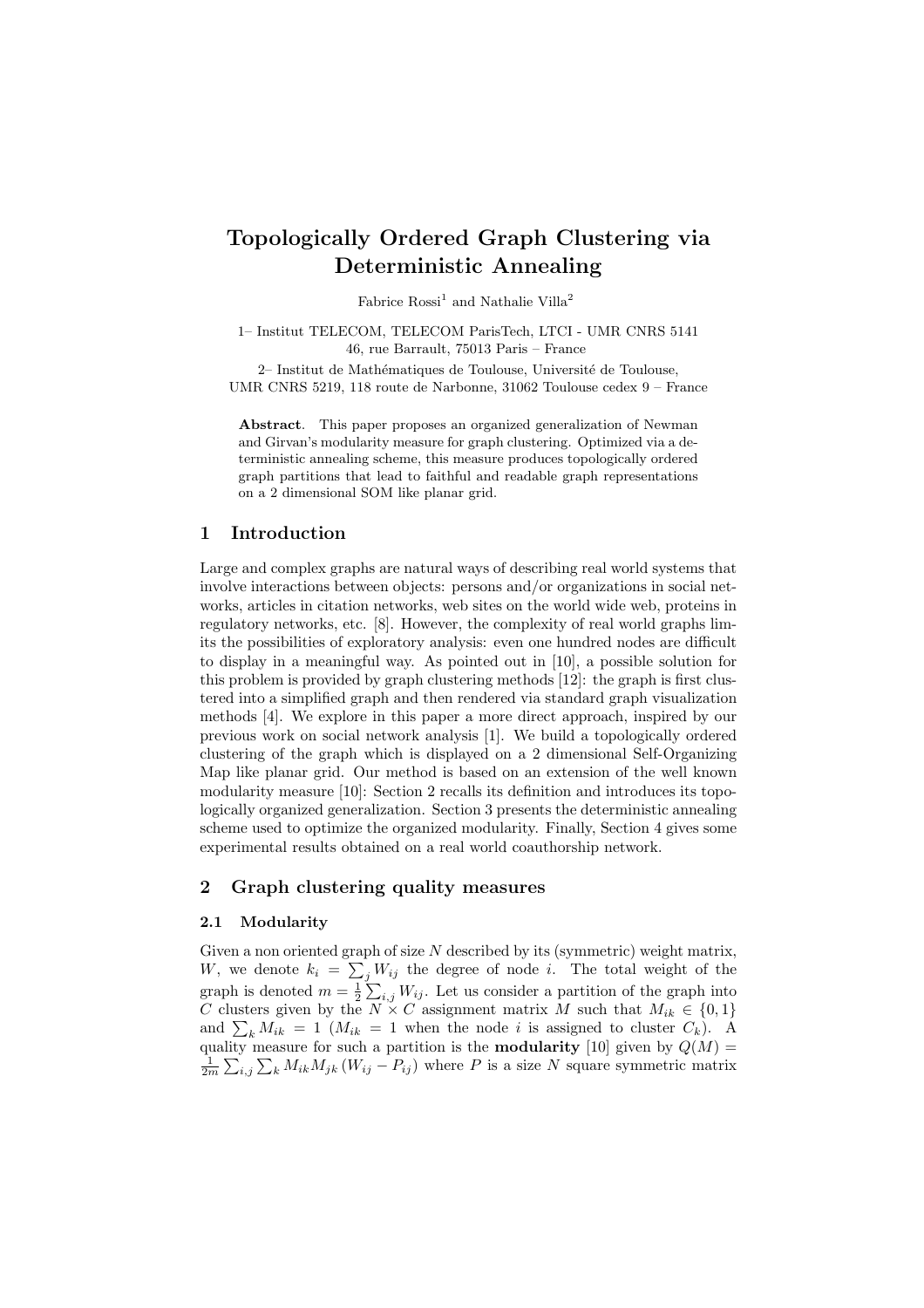defined by  $P_{ij} = \frac{k_i k_j}{2m}$ . The rationale of the measure is to compare the weight of a link between two nodes in a cluster,  $W_{ij}$ , to a simple random model,  $P_{ij}$ , in which the weights are proportional to the degrees of the nodes and independent of the clusters. A good partition tends to cluster nodes that are more connected that one expects based solely on the degrees of the nodes: this corresponds to  $W_{ij} > P_{ij}$  and to higher values of  $Q(M)$ .

### 2.2 Organized modularity

We propose a generalization of the modularity inspired by the Self-Organizing Map (SOM) principle. Our goal is to cluster a graph into a high modularity partition that can be represented faithfully on a two dimensional plane. As in the SOM, the positions of the clusters in the representation space is chosen by the user, e.g., on a regular grid. Then a clustered graph is displayed using a glyph for each cluster at the specified position and segments between glyphs that summarize the edges between the clusters' elements. For instance, a partition in C clusters  $(C_k)_{1\leq k\leq C}$ , can be represented by C squares with areas proportional to  $|C_k|$  and with a segment of thickness  $s_{kl}$ , proportional to  $\sum_{i\in C_k, j\in C_l} W_{ij}$ , between squares  $k$  and  $l$ .

Such a representation is faithful and readable only for a well chosen partition. Firstly the clusters must have a limited substructure: the subgraph with nodes in  $C_k$  should be as complete as possible. Secondly, the connection between nodes from different clusters must be as limited as possible. Finally, long distance connections must be prohibited to avoid segment crossing as this is a well known major readability issue in graph drawing [2, 4]. The two first criteria are controlled by modularity optimization. We propose to take into account the last one via an organized version of the modularity.

We assume given a prior structure in  $\mathbb{R}^2$  which is represented by a symmetric C by C matrix S of prior similarities between clusters. For instance  $S_{kl}$  =  $\exp(-\sigma ||\mathbf{x}_k - \mathbf{x}_l||^2)$  where  $\mathbf{x}_k$  is the prior position of cluster  $C_k$  in  $\mathbb{R}^2$ . Then we propose to maximize  $O(M) = \frac{1}{2m} \sum_{i,j} \sum_{k,l} M_{ik} S_{kl} M_{jl} (W_{ij} - P_{ij}).$  In the standard modularity, the term  $W_{ij} - P_{ij}$  is taken in account only when i and j belong to the same cluster. In the organized version, this term is always taken in account, but with a weight  $S_{kl}$  equal to the prior similarity between  $C_k$  (with  $i \in C_k$ ) and  $C_l$  (with  $j \in C_l$ ). This favors connected clusters to be close in the prior structure. If there are indeed significative connections between nodes in two clusters  $C_k$  and  $C_l$  (i.e.,  $W_{ij} - P_{ij} > 0$ ), then the value of  $O(M)$  will be higher if  $S_{kl}$  is high than if it is low. This is similar to the SOM principle in which a prototype has to be close to observations assigned to its unit but also, to a lesser extent, to observations assigned to neighboring units in the prior structure.

In the rest of the paper, we denote  $B_{ij} = \frac{1}{2m} (W_{ij} - P_{ij})$  for  $i \neq j$  and  $B_{ii} = 0$ . It is clear that maximizing  $O(M)$  is equivalent to maximizing  $F(M) =$  $_{i\neq j}\sum_{k,l}M_{ik}S_{kl}M_{jl}B_{ij}.$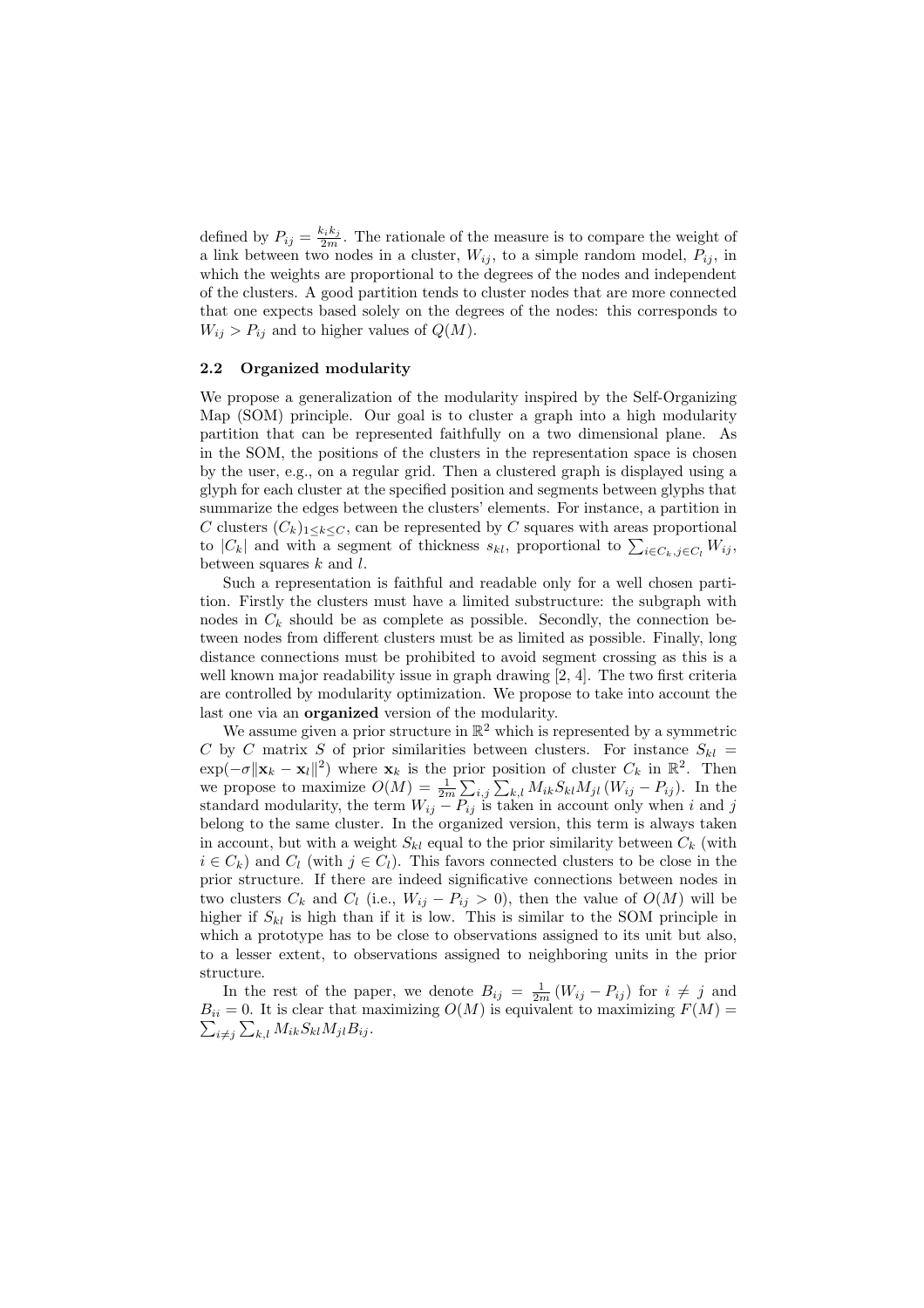### 3 Deterministic Annealing

The main difficulty with (organized) modularity maximization is that it is a discrete optimization problem. Following [7] for modularity, we propose to solve it by deterministic annealing [11]. Deterministic annealing tries to solve the complex combinatorial problem of maximizing  $F$  via an analysis of the Gibbs distribution obtained as the asymptotic regime of a classical simulated annealing (or via the principal of maximum entropy). In our case, the Gibbs distribution for temperature  $\frac{1}{\beta}$  is  $P(M) = \frac{1}{Z_P} \exp(\beta F(M))$  where the normalization constant  $Z_P$  is given by  $Z_P = \sum_M \exp(\beta F(M))$ , where the sum is taken over all partitions into C clusters.

The main idea is to compute the expectations of the assignments at a fix temperature with respect to the Gibbs distribution, i.e., the  $\mathbb{E}(M_{ik})$ , and then to decrease the temperature while tracking the evolution of the expectations. Unfortunately, F is not linear with respect to M and computing  $Z_P$  and P is therefore difficult. Following previous work on similar topics, we approximate P by a distribution that factorizes (see e.g., [5]). This corresponds to approximating the interaction between say  $M_{ik}$  and all the other variables via a mean field  $E_{ik}$ . More precisely, we consider the bi-linear cost function  $U(M, E)$  $\sum_k M_{ik}E_{ik}$  where E is a N by C matrix of partial assignment costs. For a fixed temperature  $\frac{1}{\beta}$ , we look for a mean field E that gives a distribution  $R(M, E) = \frac{1}{Z_R(E)} \exp(\beta U(M, E))$  close to  $P(M)$ , in the sense that the Kullback-Leibler divergence  $KL(R|P)$  between R and P is minimal, with  $KL(R|P)$  = Exhibit divergence  $K L(R|F)$  between  $R$  and  $P$  is minimal, with  $KL(R|F) =$ <br> $\sum_{M} R(M, E) \ln \frac{R(M, E)}{P(M)}$ . At a minimum, the gradient of  $KL(R|P)$  with respect to  $E$  is zero. This leads to the following classical mean field equations:

$$
\frac{\partial \mathbb{E}_R \left( F(M) \right)}{\partial E_{jl}} = \sum_k \frac{\partial \mathbb{E}_R \left( M_{jk} \right)}{\partial E_{jl}} E_{jk}, \ \forall j, l. \tag{1}
$$

They are obtained using the main consequence of the mean field approximation, namely the independence between  $M_{ik}$  and  $M_{jl}$  for  $i \neq j$  under the distribution R, i.e., the fact that  $\mathbb{E}_R (M_{ik}M_{jl}) = \mathbb{E}_R (M_{ik}) \mathbb{E}_R (M_{jl})$  for  $i \neq j$ .

To solve the mean field equations, we use a EM like approach. We consider the  $\mathbb{E}_R(M_{ik})$  fixed and solve the equations for  $E_{jl}$  (maximization phase). Then we compute the new values of the  $\mathbb{E}_R(M_{ik})$  (expectation phase). This latter phase leads to the very simple standard deterministic annealing update rule:

$$
\mathbb{E}_R\left(M_{ik}\right) = \frac{\exp(\beta E_{ik})}{\sum_l \exp(\beta E_{il})}.\tag{2}
$$

Moreover, the independence property recalled above gives

$$
\mathbb{E}_R(F(M)) = \sum_{i \neq j} \sum_{k,l} \mathbb{E}_R(M_{ik}) S_{kl} \mathbb{E}_R(M_{jl}) B_{ij}.
$$

Then, some straightforward calculations show that equation (1) is fulfilled if the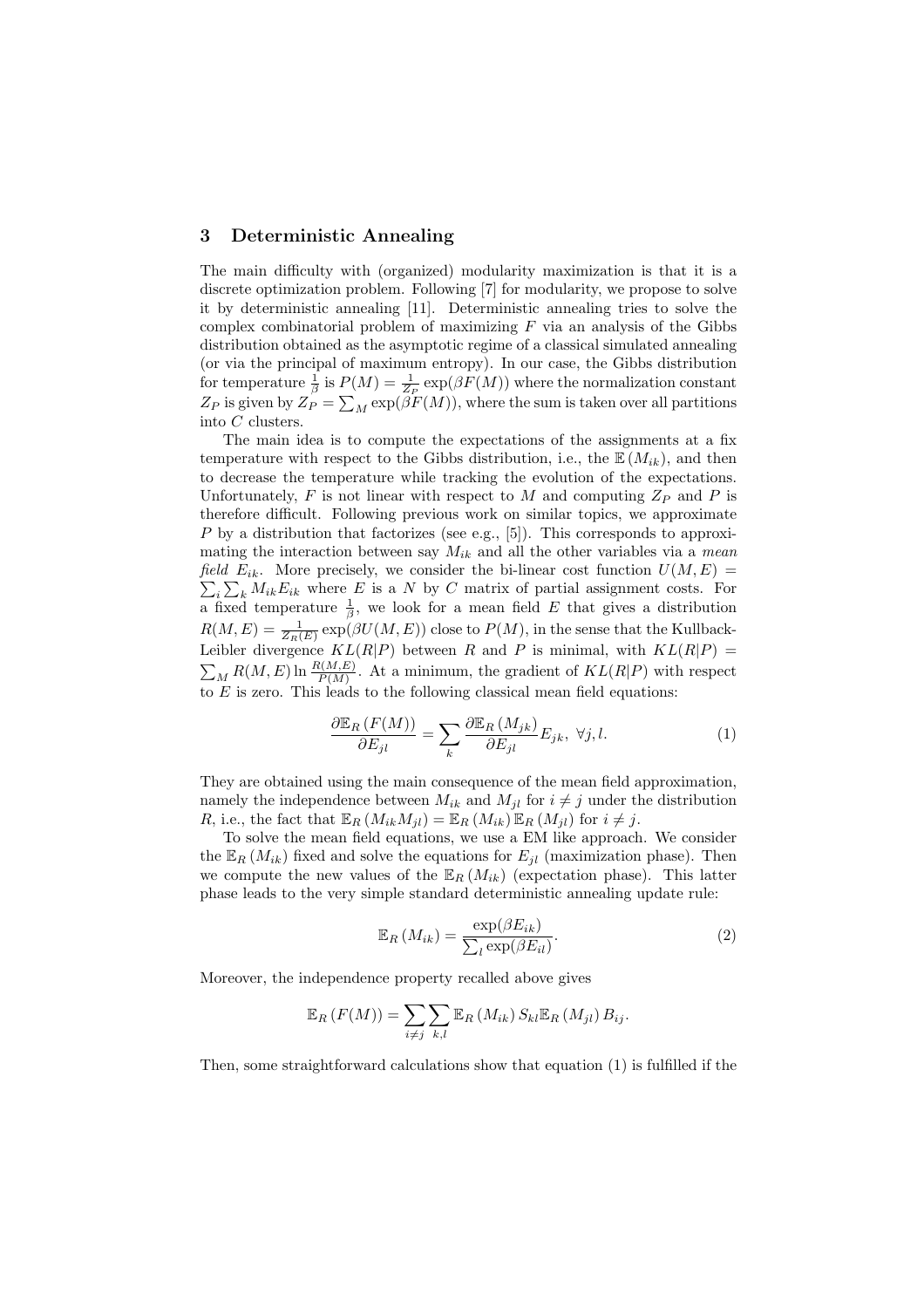mean field is given by

$$
E_{jk} = 2\sum_{i \neq j} \sum_{l} \mathbb{E}_{R} \left( M_{il} \right) S_{kl} B_{ij}, \tag{3}
$$

or, in matrix notations,  $E = B\mathbb{E}_R(M)S$ , using the symmetry of B and S.

Finally, given an annealing schedule, i.e., an increasing series  $(\beta_l)_{1\leq l\leq L}$ , the organized modularity maximization algorithm proceeds as follows:

- 1. initialize  $\mathbb{E}_R(M)$  randomly (with  $\mathbb{E}_R(M_{ik}) \in [0,1]$  and  $\sum_k \mathbb{E}_R(M_{ik}) = 1$ )
- 2. for  $l \in \{1, \ldots, L\}$ :
	- (a) compute E using equation  $(3)$
	- (b) compute  $\mathbb{E}_R(M)$  using equation (2) with  $\beta = \beta_l$
	- (c) go back to (a) until convergence

3. threshold  $\mathbb{E}_R (M)$  into a partition M

### 4 Experiments

We report results obtained on the coauthorship network of scientists working on network theory and experiment compiled by M. Newman in May  $2006$  [9]<sup>1</sup>. More precisely, we work on the largest connected component of the network, which has 379 nodes. We compare several organization algorithms:

- the kernel SOM as described in [13, 1]. The experiments were conducted with two kernels: the heat kernel [6],  $K_{\gamma} = e^{-\gamma L}$  and the generalized inverse of the Laplacian [3],  $K = L^+$ . The first kernel SOM will be denoted by SOM-HK in the following and the second one by SOM-GI.
- the optimization of the *organized modularity by deterministic annealing*, as described in the previous sections. This algorithm will be denoted by DA-OM.

In addition, deterministic annealing was used to build an ordinary (not organized) clustering on the basis of the optimization of the modularity (as described in  $[7]$ : in the range of 8 to 16 clusters, the modularity stays slightly above 0.8 with no major variation. Above 16 clusters, the modularity starts to decrease: even if the optimization algorithm manages to produce some empty clusters, convergence to a global optimum is impaired by the use of a large number of clusters. As a consequence, we have limited our exploration to a maximum of 16 clusters. As an example of the general tendency, we provide here the results obtained on a  $4 \times 4$  squared grid (i.e., 16 clusters).

Each organization algorithm involves some parameters. We used a grid search approach to optimize them. For DA-OM, we specified the prior structure via a

<sup>&</sup>lt;sup>1</sup>The data are available at  $\frac{1}{2}$  http://www-personal.umich.edu/~mejn/netdata/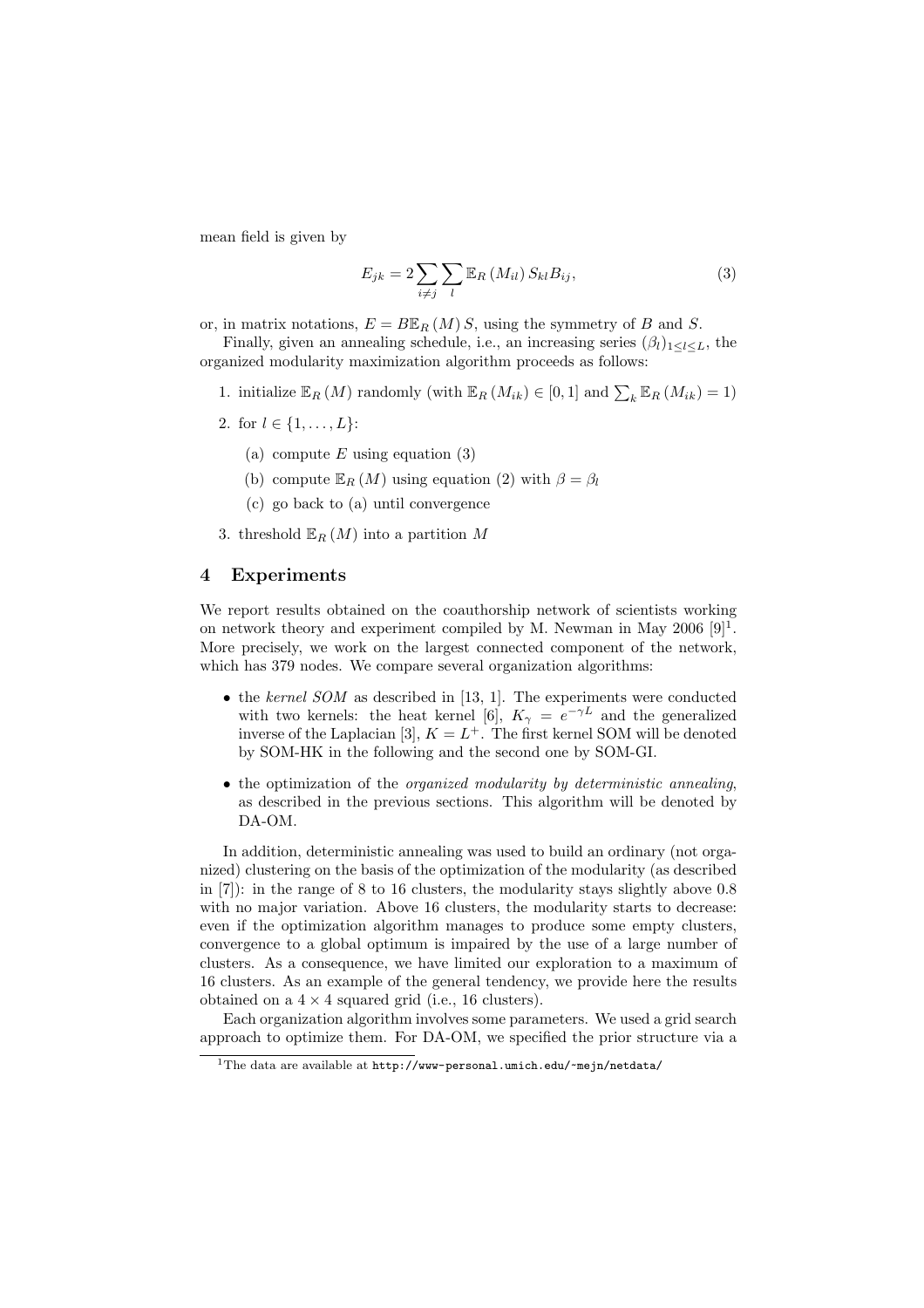Gaussian similarity  $S_{kl} = \exp(-\sigma ||\mathbf{x}_k - \mathbf{x}_l||^2)$ : the  $\sigma$  parameter was optimized by the grid search. This value plays a similar role as the initial radius of neighborhood which was also optimized. In addition, the  $\gamma$  of heat kernel was also tuned.

To compare the methods, we compute two quality measures: the modularity (to measure the quality of the clustering) and the percentage of crossing edges on the grid (to measure the visual quality of the organization). For each method, the grid search produced Pareto optimal points for these two quantities. They are reported in Table 1. Deterministic annealing for optimization

|                                             | DA-OM           |  | SOM-GI    | - SOM-HK    |     |
|---------------------------------------------|-----------------|--|-----------|-------------|-----|
| Modularity                                  | $0.836$ $0.825$ |  | - 0.816 - | 0.771 0.024 |     |
| $\%$ of edge crossing $\,$ 0.019 $\,$ 0.016 |                 |  | 0.005     | <b>XXX</b>  | XXX |

Table 1: Comparison of two quality measures for the organization algorithms

of the organized modularity provides good solutions either on a classification point of view (high modularity) and on a visual point of view (small number of edge crossing). The solutions obtained by SOM with generalized inverse kernel (SOM-GI) are also quite good for both quality measures, with a tendency to produce better organized mapping (in the sense of a higher number of crossing edges) but worse modularity. On the contrary, SOM with heat kernel provides much worse solutions and seems to fail to find a good tradeoff between clustering and organization, at least on that example.

Finally, Figure 1 presents the obtained organizations of the collaboration network by the two best methods (DA-OM and SOM-GI).



Fig. 1: Organizations obtained by DA-OM (left) and SOM-GI (right, for the optimum with the best modularity ). The square surfaces are proportional to cluster sizes and the edges' width to the sum of weights between two clusters

Both methods give satisfactory simplifications of the network that are wellorganized on the grid. Interestingly, the DA-OM algorithm produces empty clusters: this is a consequence of the use of the modularity measure which doesn't systematically increase with the number of clusters. This means in practice that